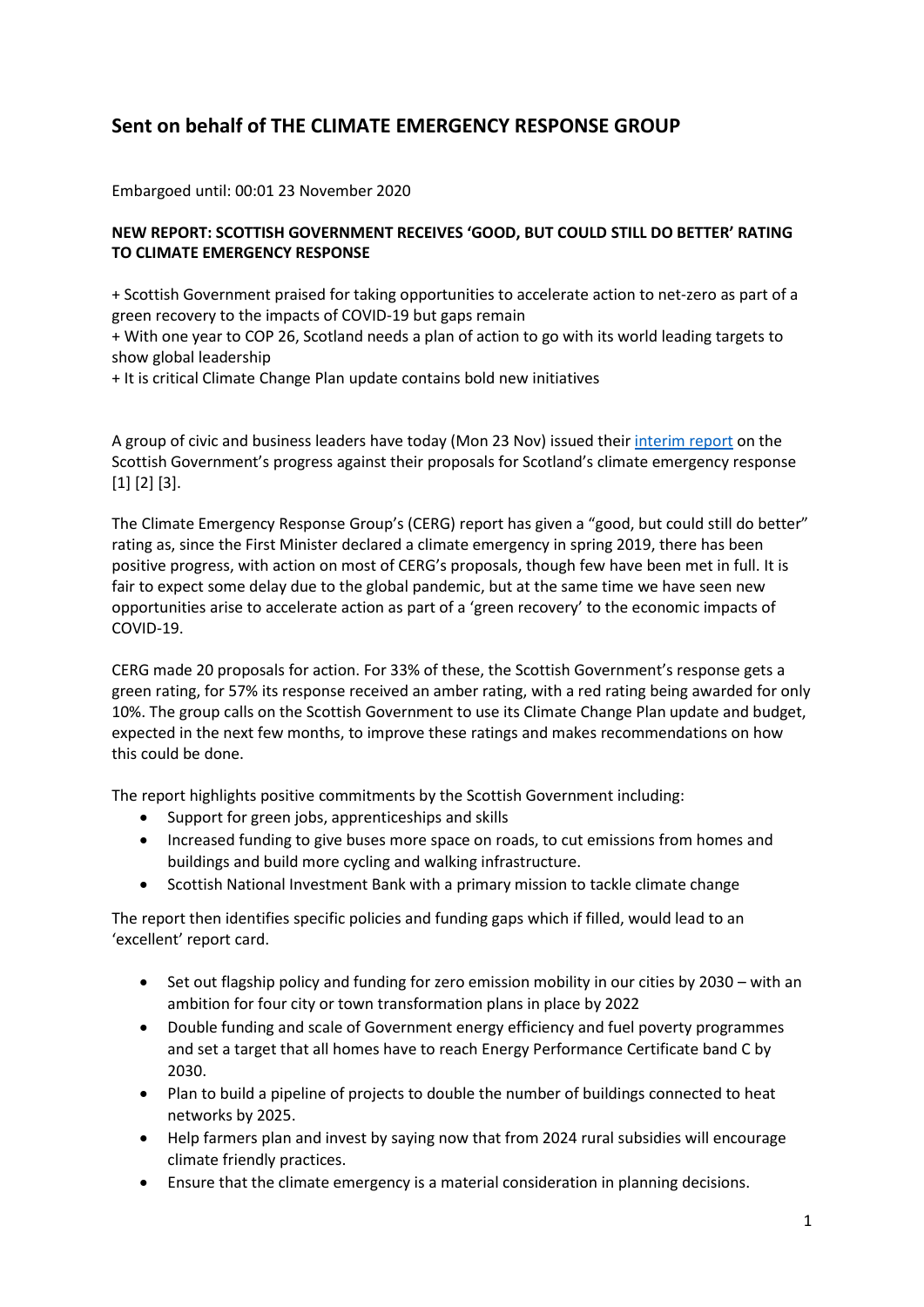The two CERG proposals where the Scottish Government response received a 'red' rating were on mobilising public procurement for the climate emergency response and developing guidance on sustainable, climate-friendly diets. The government is indicating that it remains committed to both and progress can be made with:

- Strong targets with timescales for procurement for renewable energy and energy storage, food, reused/recycled content and zero emission estates
- guidance on sustainable, climate-friendly, healthy diets and linking this to the Local Food Strategy and procurement.

#### **Mike Thornton, Chief Executive, Energy Saving Trust said:**

"We are pleased the Scottish Government has made a clear and sustained commitment to a green recovery and is responding to the climate emergency. This commitment is now beginning to be delivered through substantive policies and funding. The building blocks are coming together but we need to apply the same 'laser' focus and urgency we have applied to the global pandemic. We know now how quickly and effectively society and business can act with the right leadership."

### **David Reay, Professor of Carbon Management, University of Edinburgh, and Executive Director of Edinburgh Centre for Carbon Innovation said:**

"The Scottish Government's commitments on green jobs and skills are hugely welcome. With money so very tight and so many livelihoods at risk this is exactly the time to super-charge investment in the creation of green jobs, and in the low carbon training and skills they require. These proposals are 'shovel ready' and can create jobs, starting today, all over Scotland."

#### **Hannah Smith, Director, Institution of Civil Engineers said:**

"The forthcoming Climate Change Plan Update, supported by the Scottish Budget, can and must set an exciting net-zero pathway with flagship programmes, bold targets and smart public investments to realise a greener and more inclusive economy."

#### **Fabrice Leveque, Head of Policy at WWF Scotland said:**

"We welcome the steps the Scottish Government has taken to tackle the climate emergency, but more needs to be done. Nature can provide vital solutions and so it's important that we start to reform our food system and protect our carbon rich habitats. A year out from crucial UN climate talks, the forthcoming Climate Change Plan is an opportunity for Scotland to show global leadership by producing a clear plan of action."

#### **ENDS**

#### **Contact details:**

For media requests contact Mandy Carter, 07771818677 For further details contact Elizabeth Leighton, Secretariat, Climate Emergency Response Group 07792647005

#### **NOTES TO EDITORS**

[1] [Interim Progress Report on Scotland's response to the climate emergency](https://www.changeworks.org.uk/resources/scotlands-green-recovery-and-climate-emergency-response-interim-assessment-of-progress)